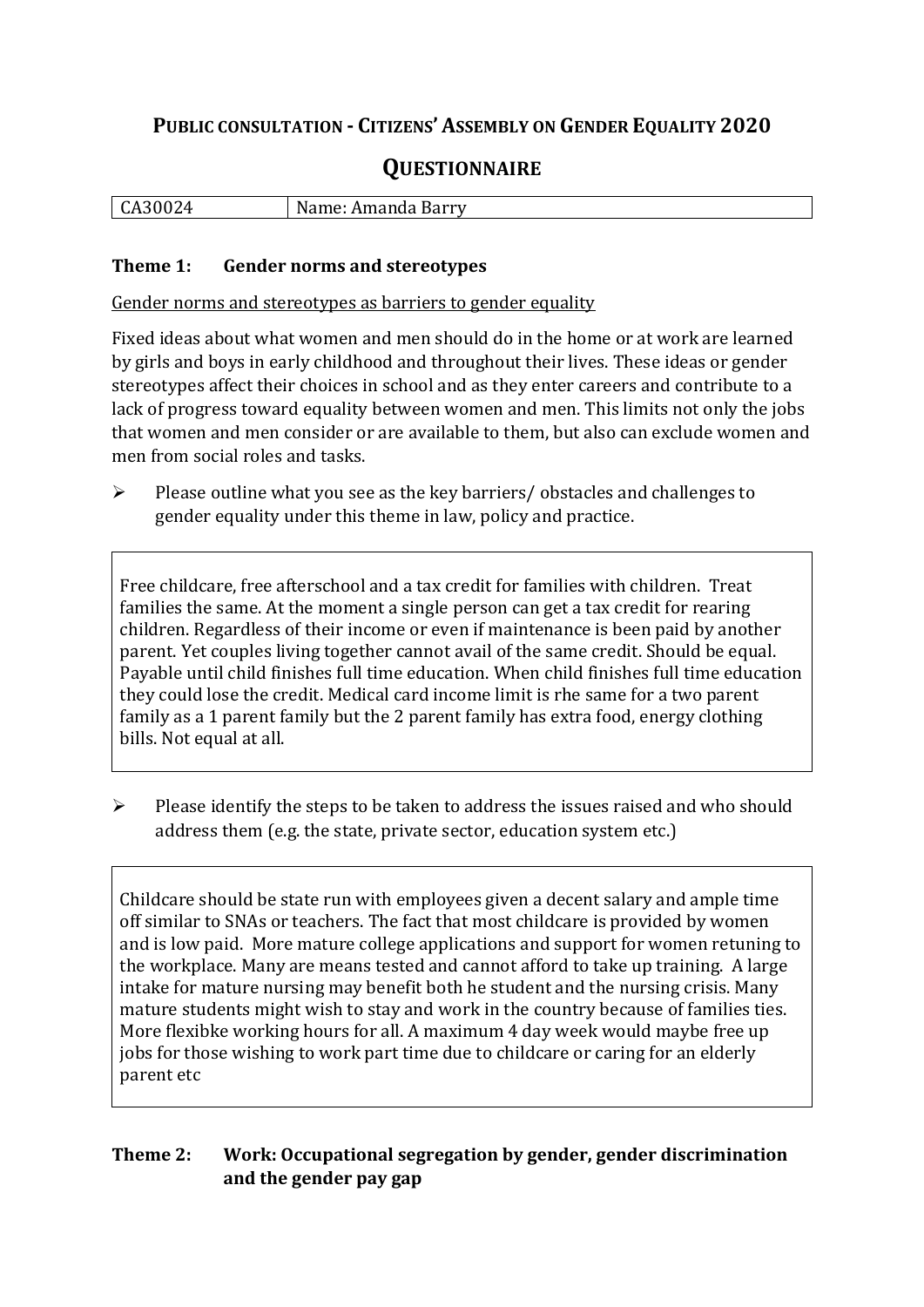Women and men are often concentrated into different kinds of jobs and within the same occupations, women are often in work that is less well paid and has less opportunities for career advancement. Women often work in areas where they can work part-time so as to fit in with their caring responsibilities. While many men work in low paid jobs, many professions dominated by women are also low paid, and professions that have become female-dominated have become lower paid. This worsens the gender pay gap (the average difference between the wages of women and men who are working).

➢ Please outline what you see as the key barriers/ obstacles and challenges to gender equality under this theme in law, policy and practice.

Childcare and flexible working. Commuting times are getting longer. Parents cant get to work on time if rhey have to drop children to school at 9 then commute. Paid parental leave for all parents whose children attend primary school. Tax breaks for families.

➢ Please identify the steps to be taken to address the issues raised and who should address them (e.g. the state, private sector, education system etc.)

More jobs in suburbs/outside the M50 and outside Dublin. Better transport to get people to work quicker. Free education for all adults wishing to access education. Many women are stuck in low paid jobs without the financial support to further their career prospects. ETBs/Solas could do more for those on low pay. Unemployed can access evening courses free whilst those working cannot.

### **Theme 3. Care, paid and unpaid, as a social and family responsibility**

Care -- the social responsibility of care and women and men's co responsibility for care, especially within the family

Women remain disproportionately responsible for unpaid care and often work in poorly paid care work. For working parents or [lone parents,](https://aran.library.nuigalway.ie/bitstream/handle/10379/6044/Millar_and_Crosse_Activation_Report.pdf?sequence=1&isAllowed=y) balancing paid work with parenting and or caring for older and dependent adults presents significant challenges. Women are [most disadvantaged by these challenges,](https://eige.europa.eu/gender-equality-index/game/IE/W) yet men also suffer from lack of opportunities to share parenting and caring roles. Despite recent legislation and policy initiatives to support early years parental care, [inequalities in the distribution of unpaid](https://www.ihrec.ie/app/uploads/2019/07/Caring-and-Unpaid-Work-in-Ireland_Final.pdf)  [care](https://www.ihrec.ie/app/uploads/2019/07/Caring-and-Unpaid-Work-in-Ireland_Final.pdf) continue between women and men. The cost of childcare has been identified as a particular barrier to work for women alongside responsibilities of caring for older relatives and dependent adults.

➢ Please outline what you see as the key barriers/ obstacles and challenges to gender equality under this them in law, policy and practice.

Childcare is a big hurdle as is long commutes and low paid jobs. More breakfast clubs/afterschools are required. Parents of all primary children should be able to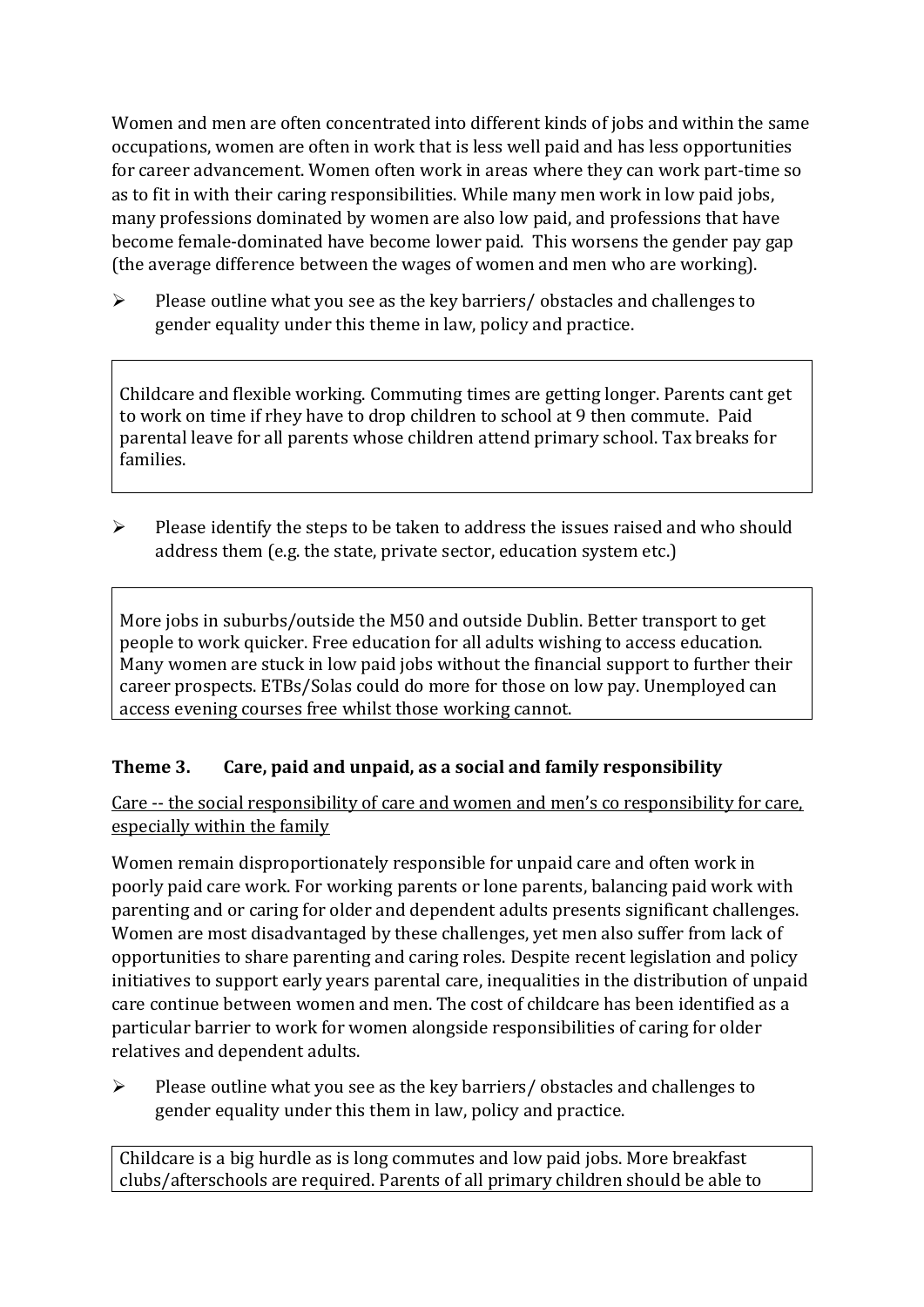access more parental leave free childcare. Many parents paying for childcare from the time their children are 6 months old until they start secondary school. No break from fees at all.

➢ Please identify the steps to be taken to address the issues raised and who should address theme (e.g. the state, private sector, education system etc.)

The state should treat childcare workers mainly woman as state employees paying them a decent wage with flexible working conditions and a pension scheme.

#### **Theme 4: Women's access to, and representation in, public life and decision making**

Ensure women's participation and representation in decision-making and leadership in the workplace, political and public life

Women are systematically underrepresented in leadership in [economic](https://eige.europa.eu/gender-equality-index/2019/compare-countries/power/2/bar) and [political](https://eige.europa.eu/gender-equality-index/2019/compare-countries/power/1/bar)  [decision-](https://eige.europa.eu/gender-equality-index/2019/compare-countries/power/1/bar)making. Despite the introduction of a candidate gender quota (through the system of party funding) for national political office, and [initiatives](https://betterbalance.ie/) to support women's access to corporate decision-making roles, men continue to dominate leadership positions. There are also issues to be considered around how media represents women and men.

 $\triangleright$  Please outline what you see as the key barriers/ obstacles and challenges to gender equality under this theme in law, policy and practice.

COST/TIME.

 $\triangleright$  Please identify the steps to be taken to address the issues raised and who should address them (e.g. the state, private sector, education system etc.)

### **5. Where does gender inequality impact most?**

To conclude we would be interested in your response to the following question: In which area do you think gender inequality matters most?

Please rank the following in order of importance, 1 being the most important:

**Paid work** 2